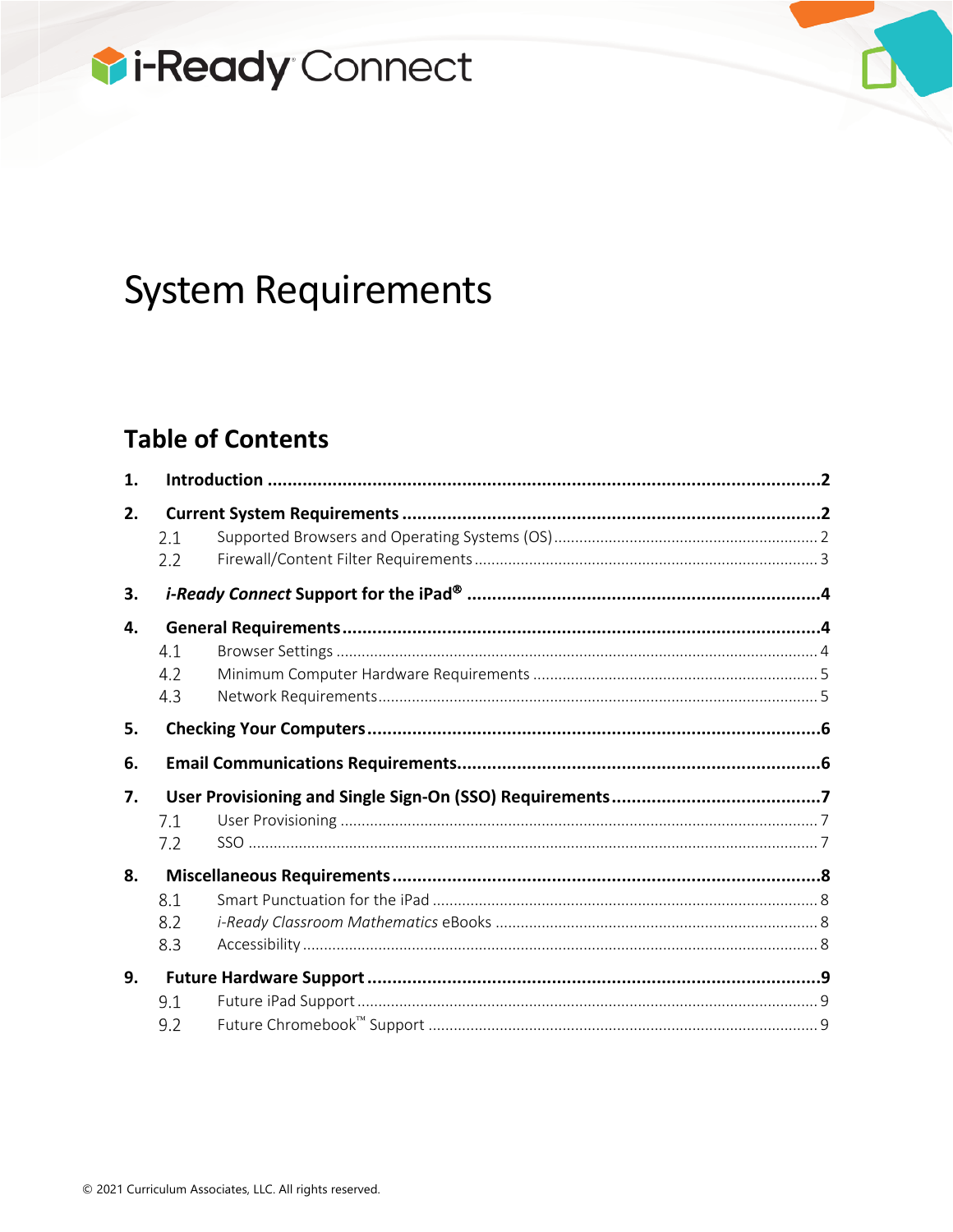# **1. Introduction**

*i-Ready* is a comprehensive assessment and instruction program that is composed of digital components such as an adaptive K–12 Diagnostic and K–8 Personalized Instruction. These digital components are accessed through the *i-Ready Connect* platform*.* This document summarizes the requirements for running *i-Ready Connect*, along with procedures for checking your system requirements. *i-Ready Connect* provides access to *i-Ready Assessment, i-Ready Personalized Instruction, i-Ready* Learning Games*, i-Ready Classroom Mathematics, Magnetic Reading*<sup>™</sup>, and Teacher Toolbox.

# **2. Current System Requirements**

### 2.1 Supported Browsers and Operating Systems (OS)

OS and browser requirements are listed in the following table:

| <b>Operating System</b>                       | <b>Chromium</b><br>Edge <sup>®</sup> | <b>Safari<sup>®</sup></b> | Firefox <sup>®</sup> | <b>Google</b><br>Chrome™ |
|-----------------------------------------------|--------------------------------------|---------------------------|----------------------|--------------------------|
| Windows <sup>®</sup> 7 SP1                    | $*$                                  | N/A                       | 88 or higher         | 90 or higher             |
| <b>Windows 10 20H2</b><br>October 2020 Update | 90 or higher                         | N/A                       | 88 or higher         | 90 or higher             |
| OS X 10.13 or higher                          | $*$                                  | $**$                      | 88 or higher         | 90 or higher             |
| OS X 10.14 or higher                          | $**$                                 | 14.1 or higher            | 88 or higher         | 90 or higher             |
| Chrome OS <sup>™</sup>                        | N/A                                  | N/A                       | N/A                  | 90 or higher             |

\*Chromium Edge on Windows 7 and MacOS® have not been fully tested and therefore are not supported for use with *i-Ready* at this time.

\*\*Safari 13.1 is the latest version that is allowed on OS X 10.13. This version can be used for *i-Ready* but has not been fully tested and therefore is not recommended.

For the best user experience, Curriculum Associates recommends Google Chrome for Windows, MacOS, and Chrome OS devices. Enabling auto-update is strongly recommended. For details regarding user experience with different browser versions, please see our Technical FAQ guide located here: http://i-readycentral.com/pdfs/iready-technical-faqs-troubleshooting-guide/.

#### **Note: Android™ devices are blocked at this time. Additionally,** *i-Ready* **may occasionally block older versions of browsers as newer versions are released. Forced Dark Mode in Chrome is untested and therefore not recommended at this time.**

Android™ is a trademark of Google LLC. Firefox® is a registered trademark of the Mozilla Foundation. Chrome OS™, Google Chrome™, and Chromebook™ are distinctive brand features of Google Inc. iPad®, MacOS®, and Safari® are registered trademarks of Apple Inc. Windows® and Chromium Edge® are registered trademarks of Microsoft Corporation.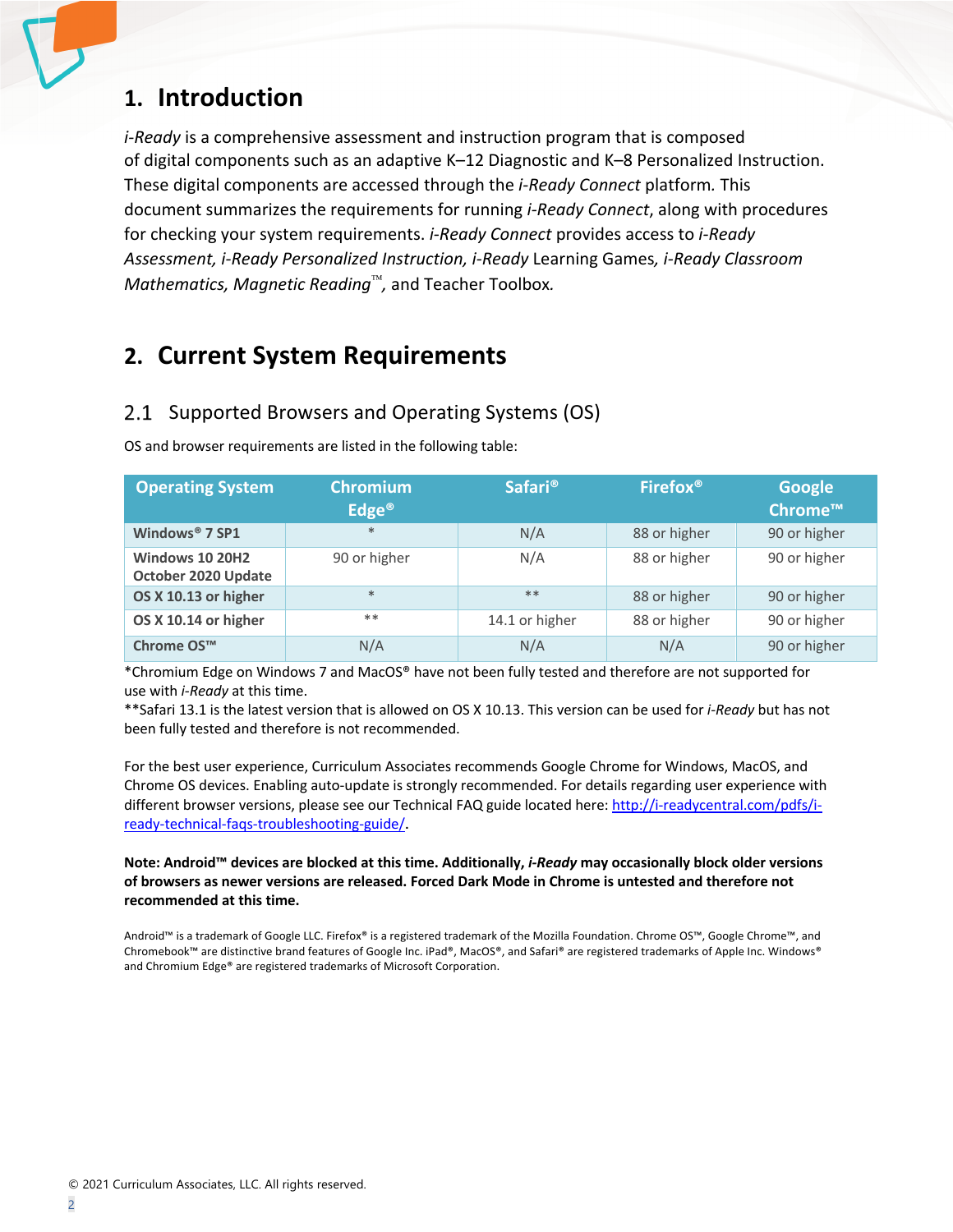## 2.2 Firewall/Content Filter Requirements

Firewalls, content filters, proxy servers, and virus-scanning software can all significantly degrade performance, even in cases where network bandwidth appears sufficient. Because of this, we strongly recommend adding the sites below to a URL Bypass List:

|                                 | <b>Required to be added to URL Bypass</b><br>List for access to any <i>i-Ready</i><br>experiences | Required to be added to the URL<br><b>Bypass List specifically for access to</b><br><i>i-Ready</i> Learning Games and <i>i-Ready</i><br><b>Standards Mastery</b> |
|---------------------------------|---------------------------------------------------------------------------------------------------|------------------------------------------------------------------------------------------------------------------------------------------------------------------|
| <b>Wildcard Bypass List:</b>    | • *.i-ready.com                                                                                   | • *.learnosity.com                                                                                                                                               |
|                                 | • *.vidyard.com                                                                                   | • *.cloudfront.net                                                                                                                                               |
|                                 | *.cainc.com                                                                                       | • *.i-ready.com                                                                                                                                                  |
|                                 | • *.curriculumassociates.com                                                                      |                                                                                                                                                                  |
|                                 | • *.i-readyconnect.com                                                                            |                                                                                                                                                                  |
|                                 | • *.readycentral.com                                                                              |                                                                                                                                                                  |
|                                 | • i-readycentral.com                                                                              |                                                                                                                                                                  |
|                                 | readyclassroomcentral.com                                                                         |                                                                                                                                                                  |
|                                 | teacher-toolbox.com                                                                               |                                                                                                                                                                  |
|                                 |                                                                                                   |                                                                                                                                                                  |
| <b>Full Domain Bypass List:</b> | login.i-ready.com<br>$\bullet$                                                                    | • items.learnosity.com                                                                                                                                           |
|                                 | cdn.i-ready.com                                                                                   | items-va.learnosity.com<br>٠                                                                                                                                     |
|                                 | cainc.i-ready.com                                                                                 | assess.learnosity.com<br>٠                                                                                                                                       |
|                                 | • content.i-ready.com                                                                             | assess-va.learnosity.com<br>٠                                                                                                                                    |
|                                 | connect.i-ready.com<br>٠                                                                          | questions.learnosity.com<br>٠                                                                                                                                    |
|                                 | i-readyconnect.com                                                                                | questions-va.learnosity.com<br>٠                                                                                                                                 |
|                                 | help.i-ready.com                                                                                  | eventbus.learnosity.com<br>٠                                                                                                                                     |
|                                 | sso.i-ready.com                                                                                   | eventbus-va.learnosity.com<br>٠                                                                                                                                  |
|                                 | oel.i-ready.com<br>٠                                                                              | events.learnosity.com                                                                                                                                            |
|                                 | resource-library.i-ready.com                                                                      | events-va.learnosity.com                                                                                                                                         |
|                                 | • teacher-toolbox.i-ready.com                                                                     | reports.learnosity.com                                                                                                                                           |
|                                 | • i-readycentral.com                                                                              | reports-va.learnosity.com<br>٠                                                                                                                                   |
|                                 | math.readycentral.com                                                                             | assets.learnosity.com                                                                                                                                            |
|                                 | readyclassroomcentral.com                                                                         | annotations.learnosity.com                                                                                                                                       |
|                                 | securemail.cainc.com                                                                              | annotations-va.learnosity.com<br>٠                                                                                                                               |
|                                 | • sftp.i-ready.com                                                                                | • shared.learnosity.com                                                                                                                                          |
|                                 | teacher-toolbox.com                                                                               | dw6y82u65ww8h.cloudfront.net                                                                                                                                     |
|                                 | api.i-ready.com                                                                                   | g.i-ready.com                                                                                                                                                    |
|                                 | pd.i-ready.com                                                                                    | g-api.i-ready.com<br>٠                                                                                                                                           |
|                                 | hec.i-ready.com                                                                                   | g-accounts.i-ready.com<br>٠                                                                                                                                      |
|                                 | ca.vidyard.com                                                                                    | g-statsc.i-ready.com<br>٠                                                                                                                                        |
|                                 | play.vidyard.com                                                                                  |                                                                                                                                                                  |
|                                 | embed.vidyard.com                                                                                 |                                                                                                                                                                  |
|                                 | support.curriculumassociates.com                                                                  |                                                                                                                                                                  |
| <b>Ports to Allow</b>           | 443 and 80                                                                                        | 443 and 80                                                                                                                                                       |

**Note:** Please also make sure info@about.curriculumassociates.com is added to your email client as a safe sender in order to receive information about product updates.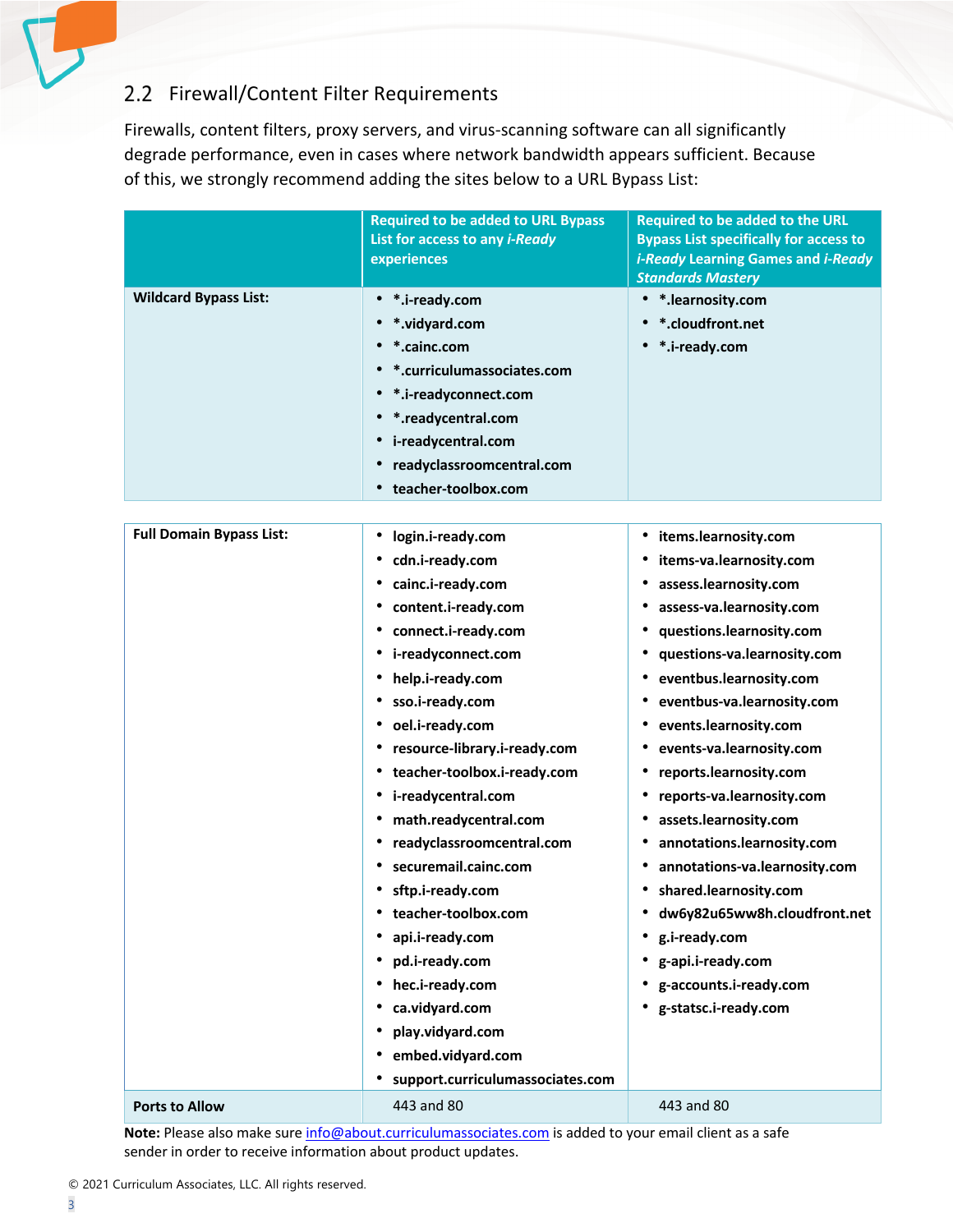# **3.** *i-Ready Connect* **Support for the iPad**

*i-Ready Connect* is available to students using supported iPads through the *i-Ready Connect for Students* app.

We support a minimum of iOS 14.1 to run the *i-Ready Connect for Students* app. However, to ensure students are receiving the latest security updates, we strongly advise enabling automatic updates. *i-Ready* will no longer work with iOS 12 after July 2021. Educators will want to ensure students are using an iPad that supports iOS 14.1 or higher with the latest OS updates. Students with iPads on iOS 13.1 will still be able to use the *i-Ready Connect for Students* app, but this is not recommended.

The iPad app is free and available for download through the Apple App Store®. Note that iPad minis® are not recommended, and the *i-Ready Connect for Students* app is not accessible on other tablets nor on the iPhone®.

For single sign-on iPad users (e.g., Clever®, ClassLink™), Google Chrome will not work. Mobile Safari, the Clever app, and the ClassLink app are all supported login methods on iPads.

We fully support all iPad models that meet the following criteria:

- A8X Chipset or greater
- Supports iOS 14.1 or greater
- Screen resolution: 2048 x 1536 at 264 pixels per inch (ppi)
- Screen diagonal of 9.7 inches or greater\*

#### **Note: iOS 11 and 12 are blocked.**

App Store®, iPad mini®, and iPhone® are registered trademarks of Apple, Inc. ClassLink™ is a registered trademark of ClassLink, Inc. Clever® is a registered trademark of Clever, Inc. IOS is a trademark or registered trademark of Cisco in the US and other countries and is used under license.

# **4. General Requirements**

### 4.1 Browser Settings

*i-Ready Connect* requires the following settings for the web browser:

- JavaScript<sup>®</sup> must be enabled.
- Cookies must be enabled.
- Pop-ups must be allowed for connect.i-ready.com for teacher reports.

JavaScript® is a registered trademark of Oracle, Inc. and its affiliates.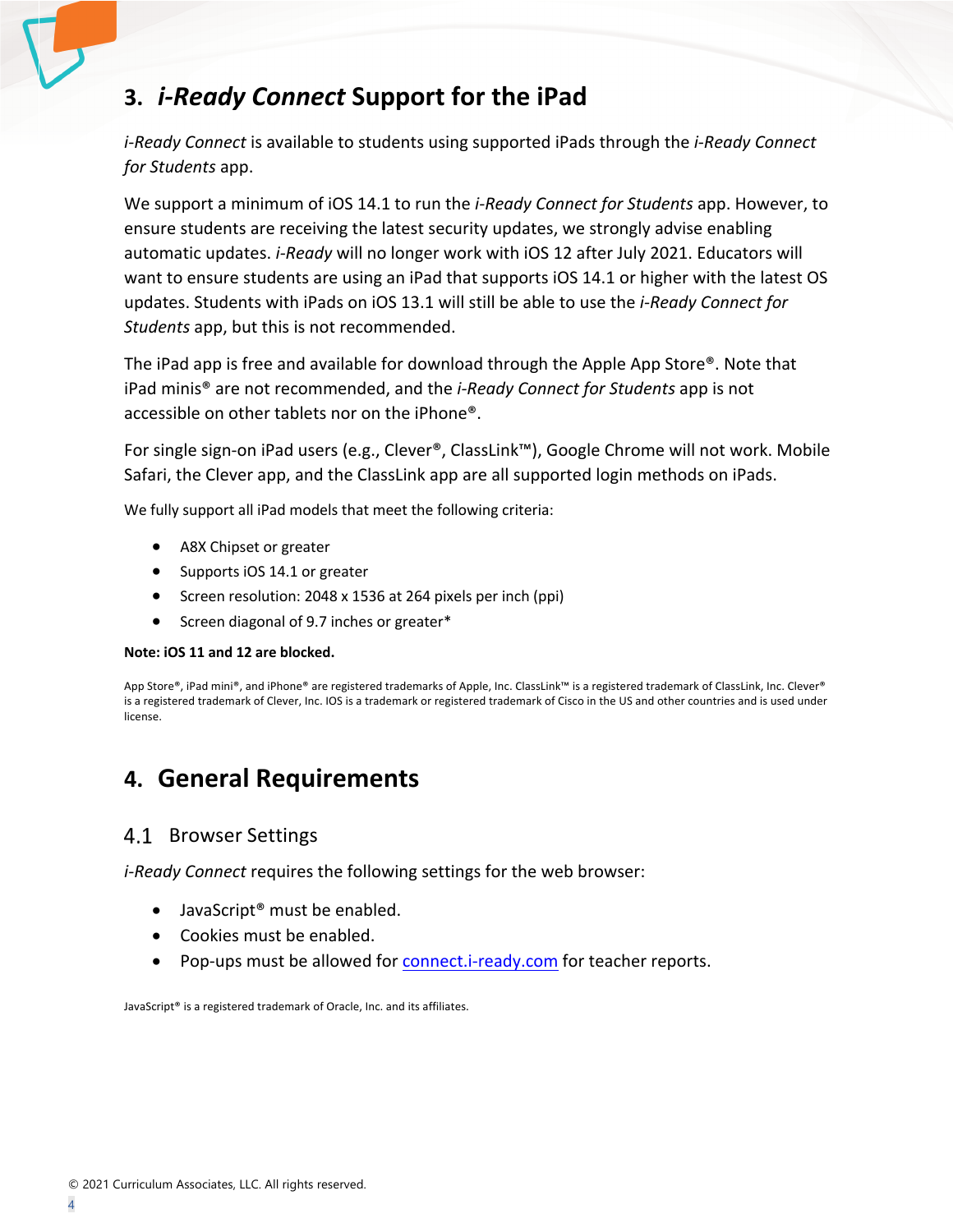### 4.2 Minimum Computer Hardware Requirements

Curriculum Associates works toward expanding support for as many devices as possible; the listed hardware specs apply to Windows, MacOS, and Chromebook machines. Hybrid tablets or touch screen–enabled device performance may vary and cannot be listed as tested and approved devices. Please contact our Support team for questions regarding hardware support.

|                                                     | <b>Windows</b>                                                      | <b>MacOS</b>                                          | <b>Chromebook</b>                                            |
|-----------------------------------------------------|---------------------------------------------------------------------|-------------------------------------------------------|--------------------------------------------------------------|
| <b>CPU</b>                                          | Intel <sup>®</sup> Core <sup>™</sup> i3 1.7 GHz<br>(base) or better | Intel <sup>®</sup> Core <sup>™</sup> 2 Duo 2.0<br>GHz | 1.6 GHz or faster<br>(except dual-core<br>Exynos processors) |
| <b>Memory</b>                                       | 4 GB or higher                                                      | 4 GB or higher                                        | 2 GB or higher                                               |
| <b>Video RAM</b>                                    | 256 MB or higher                                                    | 256 MB or higher                                      | 256 MB or higher                                             |
| <b>Video Resolution</b>                             | 1024 x 768 or greater                                               | 1024 x 768 or greater                                 | 1024 x 768 or greater                                        |
| <b>Sound Card and</b><br><b>Headphones/Speakers</b> | <b>Yes</b>                                                          | Yes                                                   | <b>Yes</b>                                                   |

### 4.3 Network Requirements

Curriculum Associates strives to bring students and educators the best content and experience possible. Our move to HTML5 has made the student learning experience more interactive and engaging than ever. As a result of this improved interaction and engagement, the minimum per active user bandwidth requirement is 512Kbps, with a recommended 1.5Mbps per active user. As we continue to improve the richness and interactivity of the student experience every year, we recommend 1.5Mbps or higher per device.

Variables such as the number of users, low-performing devices, security appliances (e.g., content filter and firewall), jitter, latency, and so on can greatly influence the way the overall system performs regardless of the amount of bandwidth. For home users, available bandwidth, access point saturation, other users in the home streaming content, as well as many other factors, can all affect *i-Ready Connect* performance.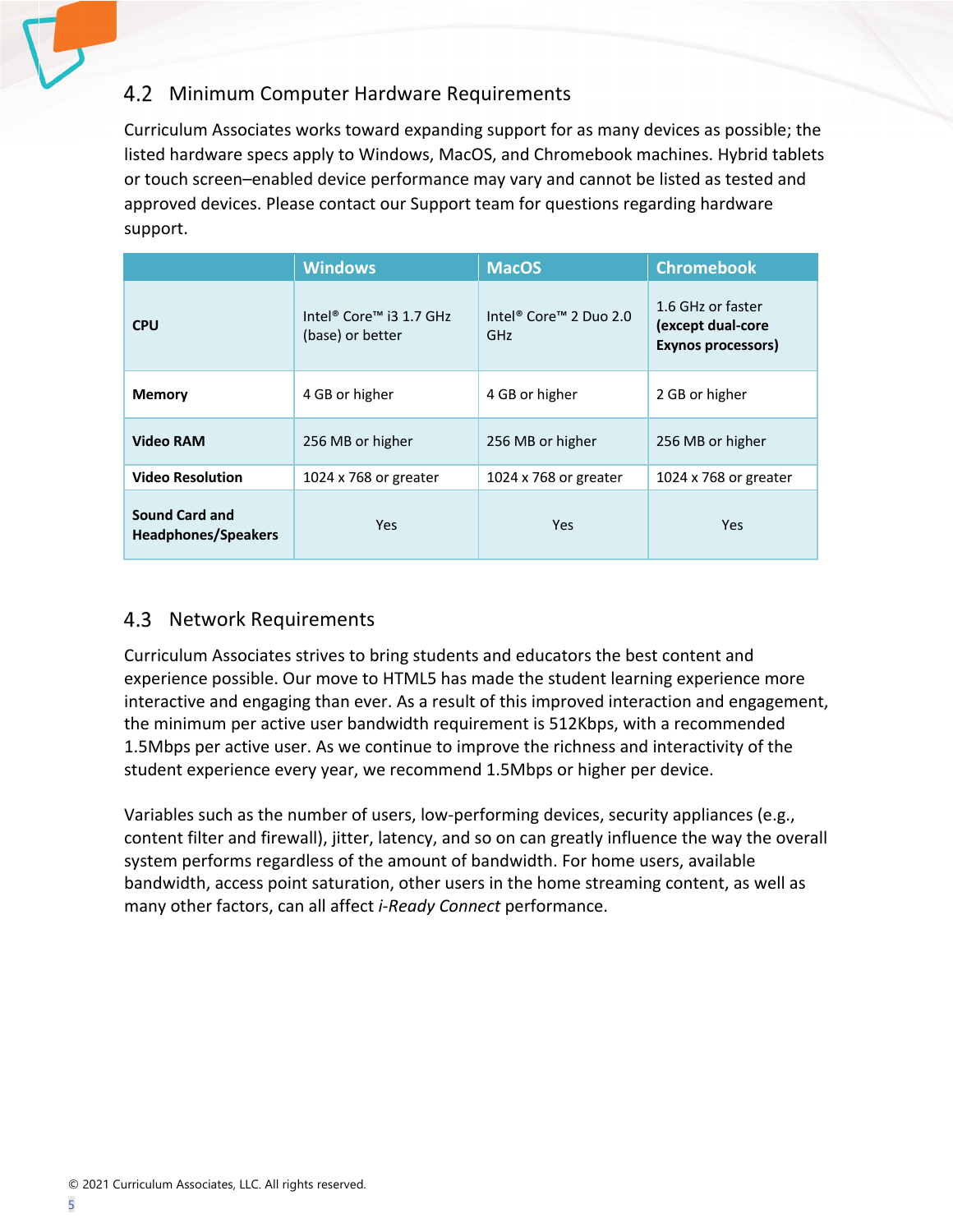# **5. Checking Your Computers**

The following webpage includes a utility that checks your computer's configuration and network health to make sure *i-Ready Connect* will run smoothly:

http://cdn.i-ready.com/systemcheck

For additional support: Email: i-ReadySupport@cainc.com Phone: (800) 225-0248 Mon–Fri 7:00 a.m.–9:00 p.m. ET

# **6. Email Communications Requirements**

Email sent from Curriculum Associates (the *i-Ready* and *Ready* teams) comes from the following email domains and must be allowed by your school's or district's technology team to reliably receive implementation support and critical system updates communications:

| <b>Email Domains</b>            | <b>Email IPs</b> |  |
|---------------------------------|------------------|--|
| @cainc.com                      | 13.111.68.105    |  |
| @i-ready.com                    |                  |  |
| @curriculumassociates.com       |                  |  |
| @about.curriculumassociates.com |                  |  |

Occasionally, email communications sent by Curriculum Associates do not reach our educators. Below are some common issues and resolutions to allow for the reliable receipt of our emails. If you believe you are not receiving email from us, please do the following:

- **Check your spam filter.** Emails from Curriculum Associates may be seen by your email client as promotional material, junk, or clutter. Checking these folders regularly and flagging our emails as coming from an approved sender will ensure educators stay current with our communications and receive the most up-to-date, best-practice implementation guidance. Look in your spam, junk, or bulk folder for the email. If it is in one of those folders, add the email address to the safe sender list in your email client.
- **Check your Gmail tabs.** If you are on a Gmail-based email system (Google Apps for Business/Education): in order to ensure you see communications emails from us, you may want to ensure they appear in your "primary" tab by dragging the email from another tab to the "primary" section.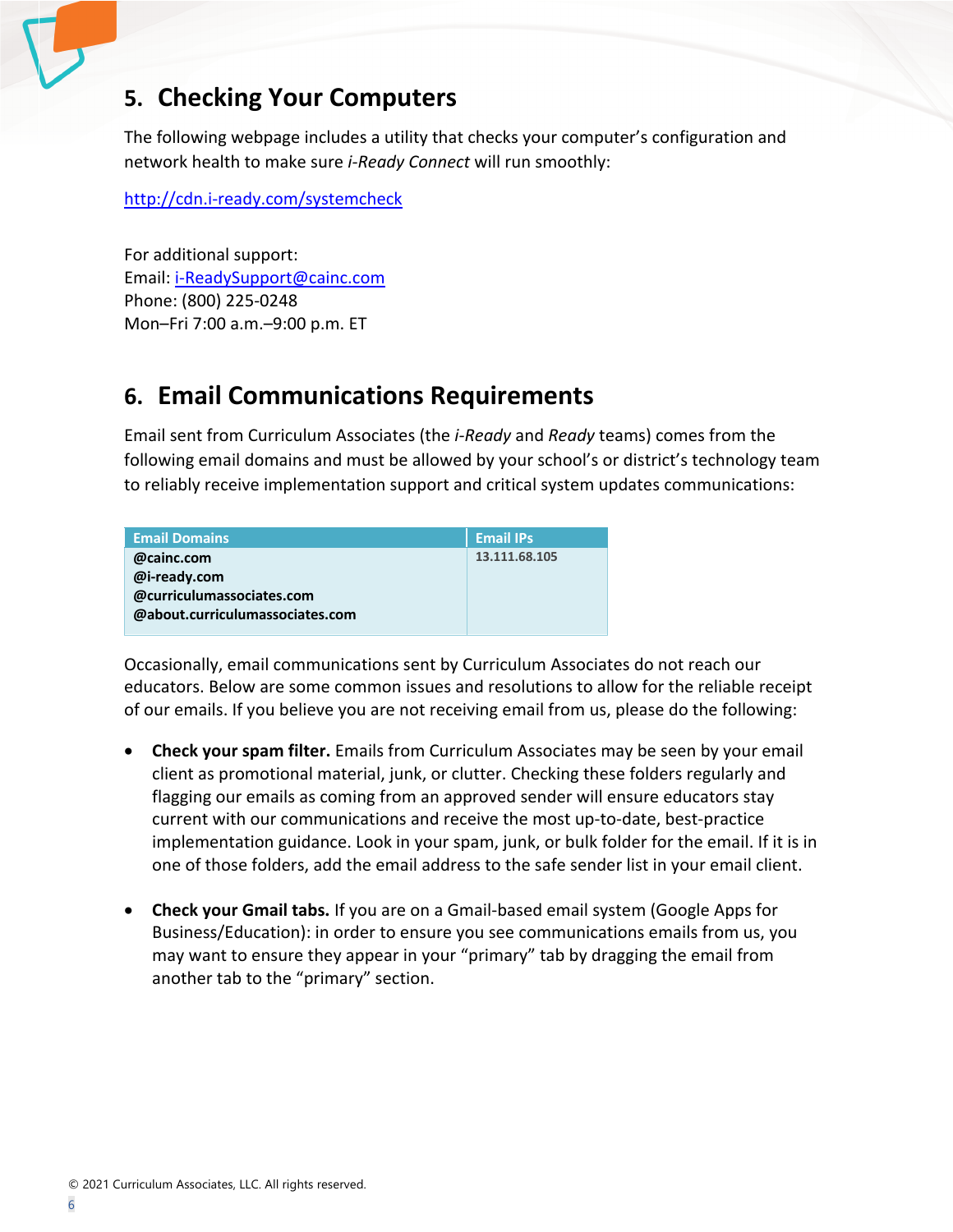• **Contact your district IT team.** If the email communication is not in your spam, junk, or bulk folder, it is possible that your district's IT team is using a filtering device (firewall/content filter) that is blocking or slowing down the communication. The team will also be able to tell if the district may be blocking one or more of the IP addresses that we use for our communications. If a district blocks any of these IP addresses, educators may not receive the email from Curriculum Associates (including the *i-Ready* and *Ready* teams). Asking the IT team to allow the IP addresses and email domains listed above is the best solution to resolve blocked emails.

# **7. User Provisioning and Single Sign-On (SSO) Requirements**

### 7.1 User Provisioning:

Curriculum Associates has the ability to provision data using multiple methods. The preferred provisioning method is Auto Provisioning (AP), which can be accomplished in the following ways:

- District can send data to Curriculum Associates (APCSV)
- For some SISs, Curriculum Associates can access the district's database and pull the data.
- Clever Secure Sync
- OneRoster® 1.1 data standard
- 7.2 SSO:

SSO can be performed using one of the following methods:

- Clever SSO
	- o Clever Badges and Clever Portal are both supported.
- SAML Authentication
	- o Examples include: ADFS, ClassLink, Stoneware, and other SSO portals that support SAML 2.0

For additional details regarding User Provisioning or SSO, please contact your account manager or sales representative.

OneRoster® is a trademark of the IMS Global Learning Consortium, Inc.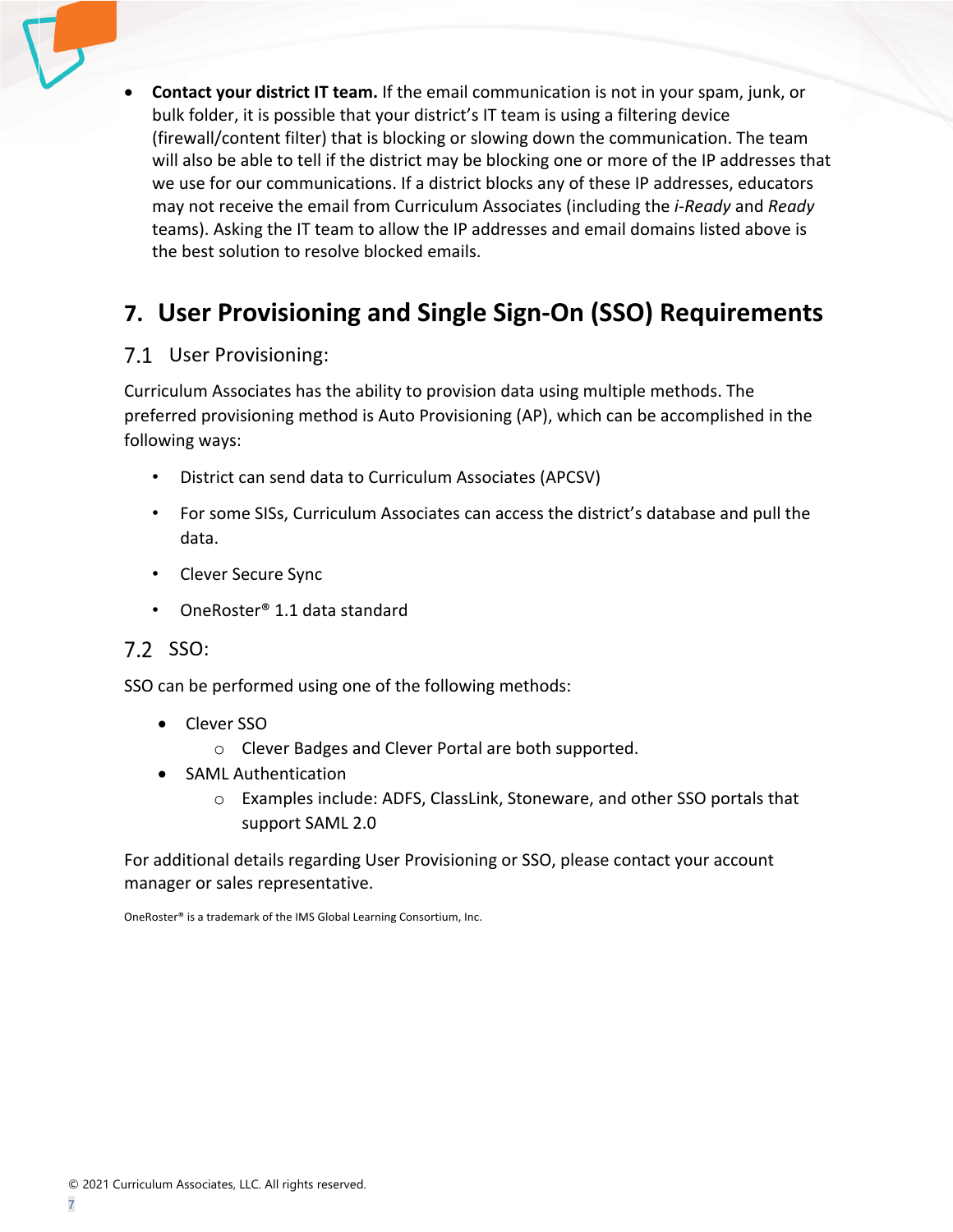# **8. Miscellaneous Requirements**

### Smart Punctuation for the iPad

Smart Punctuation is a feature that replaces some punctuation with something more typographically suitable, for example "straight" quotes with "smart" quotes. As a result, students with an apostrophe (') in their usernames may see an error message when logging in to *i-Ready Connect*, even when their usernames and passwords are inputted correctly.

This issue is a result of Apple's implementation of Smart Punctuation and may affect some students using *i-Ready Connect* as well as other educational software accessed through an iPad. To prevent potential login issues, we encourage educators to disable "Smart Punctuation" in iOS by following these instructions:

- 1. Go to "Settings"
- 2. Go to "General"
- 3. Go to "Keyboards"
- 4. Disable "Smart Punctuation"

### *i-Ready Classroom Mathematics* eBooks

For schools using our *i-Ready Classroom Mathematics* eBooks, here are the following additional requirements to integrate the eBook directly with a learning management system (LMS). The LMS must support the following IMS Global standards:

- Thin Common Cartridge (TCC)<sup>®</sup> v1.3
- Learning Tools Interoperability (LTI)<sup>®</sup> v1.0 or 1.1

### 8.3 Accessibility

If you want to learn more about accessibility features and accommodations:

- **Educators:** Contact your account manager or local Curriculum Associates educational consultant.
- **Families:** Contact your student's teacher or school leader.

Thin Common Cartridge (TCC)® and Learning Tools Interoperability (LTI)® are trademarks of the IMS Global Learning Consortium, Inc. (www.imsglobal.org).